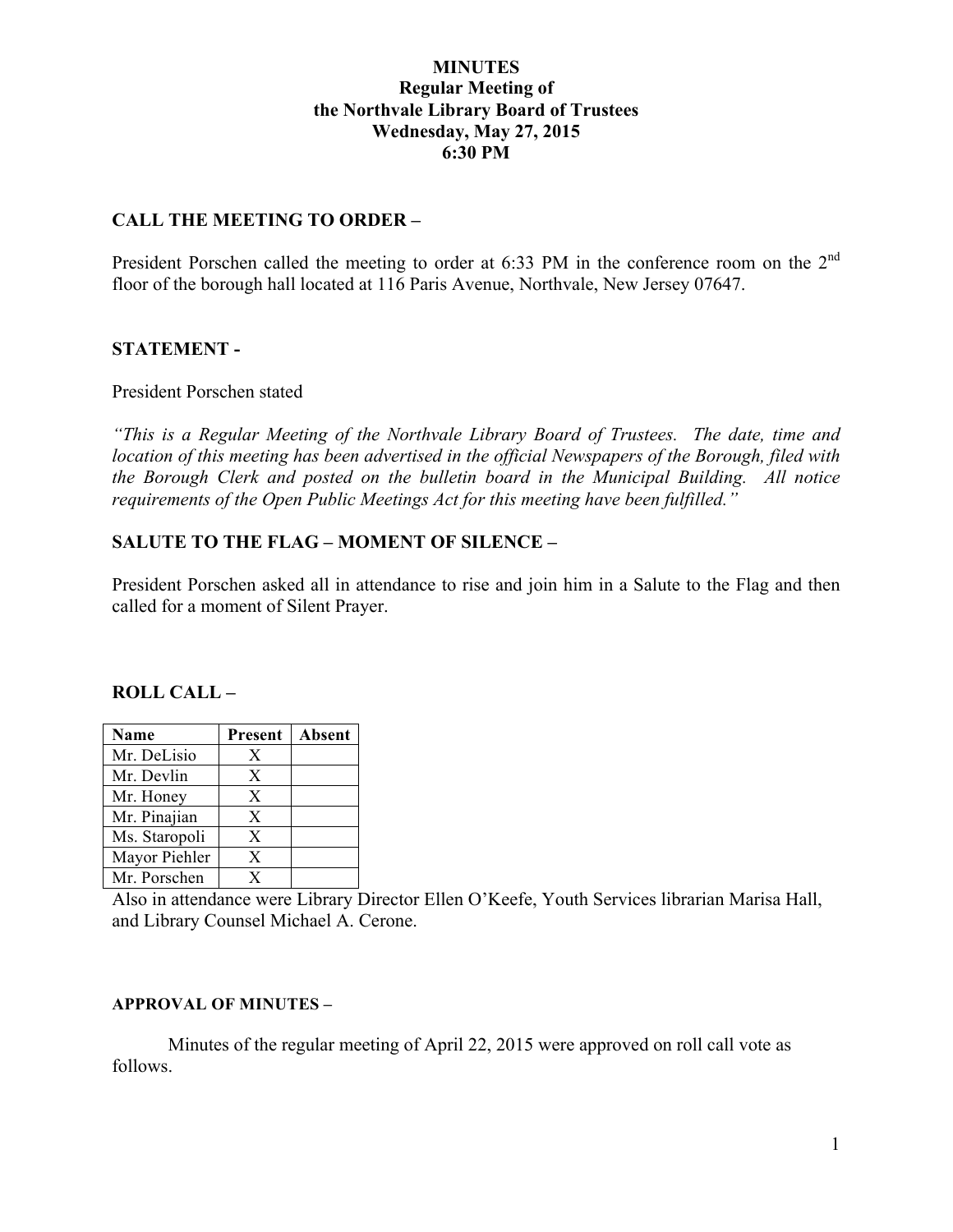| Name          | <b>ACTION</b> | <b>YES</b> | N <sub>O</sub> | <b>ABSENT</b> | <b>ABSTAIN</b> |
|---------------|---------------|------------|----------------|---------------|----------------|
| Mr. DeLisio   | second        | X          |                |               |                |
| Mr. Devlin    | motion        | X          |                |               |                |
| Mr. Honey     |               | Х          |                |               |                |
| Mr. Pinajian  |               | X          |                |               |                |
| Ms. Staropoli |               | Х          |                |               |                |
| Mayor Piehler |               | X          |                |               |                |
| Mr. Porschen  |               |            |                |               |                |

Minutes of the executive meeting of April 22, 2015 were approved on roll call vote as follows.

| Name          | <b>ACTION</b> | <b>YES</b> | N <sub>O</sub> | <b>ABSENT</b> | <b>ABSTAIN</b> |
|---------------|---------------|------------|----------------|---------------|----------------|
| Mr. DeLisio   | second        | X          |                |               |                |
| Mr. Devlin    |               |            |                |               |                |
| Mr. Honey     |               |            |                |               |                |
| Mr. Pinajian  |               |            |                |               |                |
| Ms. Staropoli |               |            |                |               |                |
| Mayor Piehler |               |            |                |               |                |
| Mr. Porschen  | motion        |            |                |               |                |

### **GENERAL DISCUSSION –**

## **Acknowledgements: Thanks to**

**Alex Brands Toy Company for the donation of the following items and to Mr. Staropoli and Northvale Boy Scouts troup124 for helping with moving it to the library.**

- 3 desks
- 4 computer tables
- 4 chairs
- 3 bookcases
- 2 hutches
- 3 file cabinets
- 1 art easel

**Friends of the library and the Northvale Boy Scouts for helping to clean out the basement so that it can once again be utilized by the boy scouts, historical society, library, recreation, girl scouts, etc.**

### **Professional Development Hours**

Ms. Staropoli attended a two hour seminar titled "What Every Library Trustee Needs to Know – Now! In Secaucus, New Jersey on May 13, 2015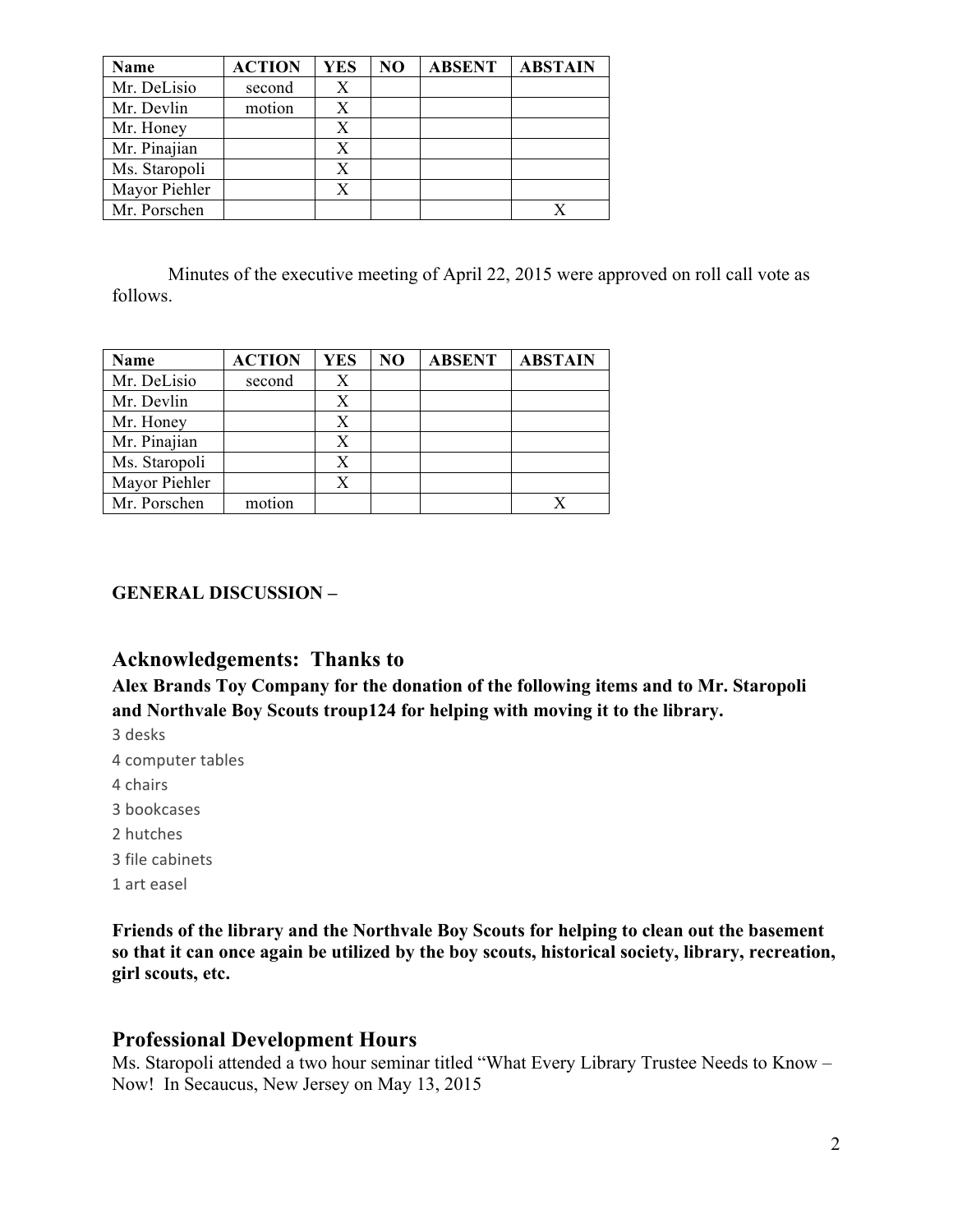## **Director's Report and update**

Marisa Hall was introduced as the Youth Services Librarian. She gave an overview of the summer reading program and an update on the children's section of the library. She also handed out a summer calendar of events and shared some scheduled activities and guest speakers.

Staff update:

With consultation of Personnel Committee, following actions occurred: Jordan Girard hired as Library Assistant for 18 hours/week at the \$14.00 hourly wage Lut Maclid reassigned as Library Page for up to 8 hours/week; \$8.38 hourly wage **Training** 

Michele Albanese and Jordan Girard attended 3 BCCLS training sessions; 4 more scheduled. The library held their first staff meeting on Wednesday, May 20. Procedures, dress code, approved policies reviewed. Name tags distributed

Go Live and Grand Re-Opening Celebration

Invitations: I have contacted newspapers, NJLA, NJ State Library, will send an "all" message to BCCLS

Library cards are ready for distribution

Policies for Review:

New item limits per family for at least first month:

1 DVD from either Juvenile or Adult collection

2 picture books

1 each of all other fiction & nonfiction books

Amendment of Borrowing Policies-see highlighted portions and new paragraphs at end

Proposed Computer & Internet Usage Policy

Proposed Request for Reconsideration of Library Resources

Proposed Materials Selection/Collection Development Policy

Proposed Community Meeting Area Policy

Proposed Patron Code of Conduct

Director O'Keefe also shared that we have 13,500 items in our collection which includes a brand new graphic novel collection.

### **Budget Report:**

The attorney recommended having a balance sheet for the budget by the fall.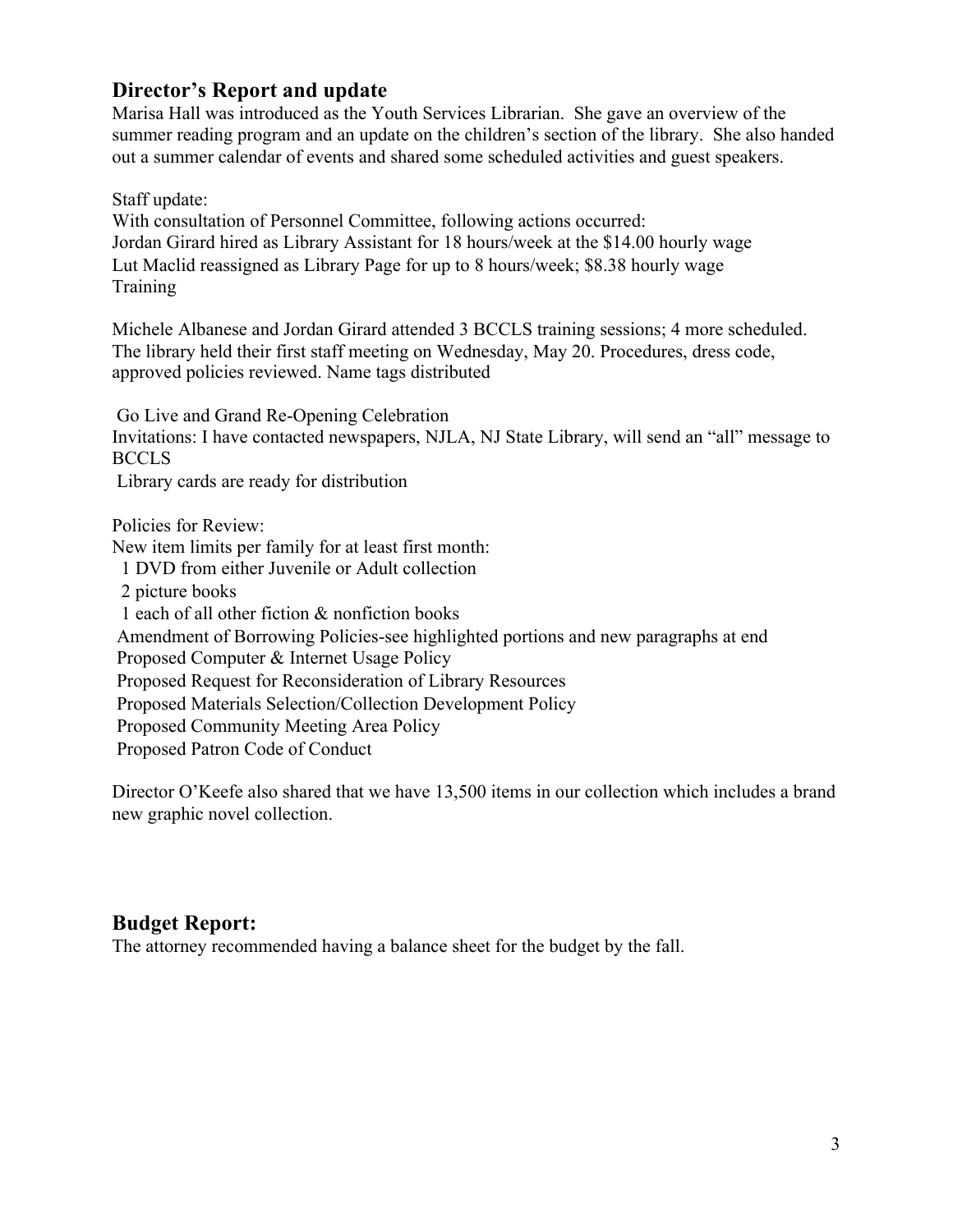# **ROLL CALL VOTES**

Resolved to adopt the proposed new policies and amendments to the previous policies.

| <b>Name</b>   | <b>ACTION</b> | <b>YES</b> | NO | <b>ABSENT</b> | <b>ABSTAIN</b> |  |
|---------------|---------------|------------|----|---------------|----------------|--|
| Mr. DeLisio   | second        | X          |    |               |                |  |
| Mr. Devlin    |               | Х          |    |               |                |  |
| Mr. Honey     |               | X          |    |               |                |  |
| Mr. Pinajian  |               | X          |    |               |                |  |
| Ms. Staropoli | motion        | Х          |    |               |                |  |
| Mayor Piehler |               | X          |    |               |                |  |
| Mr. Porschen  |               |            |    |               |                |  |

The resolution was adopted on a roll call vote as follows:

Resolved to approve the claims list of invoices totaling \$8,962.90 for this past month

| <b>Name</b>   | <b>ACTION</b> | <b>YES</b> | N <sub>O</sub> | <b>ABSENT</b> | <b>ABSTAIN</b> |
|---------------|---------------|------------|----------------|---------------|----------------|
| Mr. DeLisio   |               |            |                |               |                |
| Mr. Devlin    |               | Х          |                |               |                |
| Mr. Honey     |               | Х          |                |               |                |
| Mr. Pinajian  |               | X          |                |               |                |
| Ms. Staropoli | motion        | Х          |                |               |                |
| Mayor Piehler |               | Х          |                |               |                |
| Mr. Porschen  | second        | Х          |                |               |                |

Resolved to approve the website and logo design by Debbie Pirsos (option #2; adding more gold to the color) up to \$500.

| The resolution was adopted on a foll can vote as follows. |               |            |    |               |                |  |  |
|-----------------------------------------------------------|---------------|------------|----|---------------|----------------|--|--|
| <b>Name</b>                                               | <b>ACTION</b> | <b>YES</b> | NO | <b>ABSENT</b> | <b>ABSTAIN</b> |  |  |
| Mr. DeLisio                                               |               | Χ          |    |               |                |  |  |
| Mr. Devlin                                                | second        | X          |    |               |                |  |  |
| Mr. Honey                                                 |               | Х          |    |               |                |  |  |
| Mr. Pinajian                                              |               | X          |    |               |                |  |  |
| Ms. Staropoli                                             | motion        | X          |    |               |                |  |  |
| Mayor Piehler                                             |               |            |    |               |                |  |  |
| Mr. Porschen                                              |               |            |    |               |                |  |  |

The resolution was adopted on a roll call vote as follows:

Resolved to hire Michael Grgurev and Dianne Scott as library assistants as of June 1<sup>st</sup> at \$14.00 per hour; up to 25 hours a week

The resolution was adopted on a roll call vote as follows: **Name ACTION YES NO ABSENT ABSTAIN**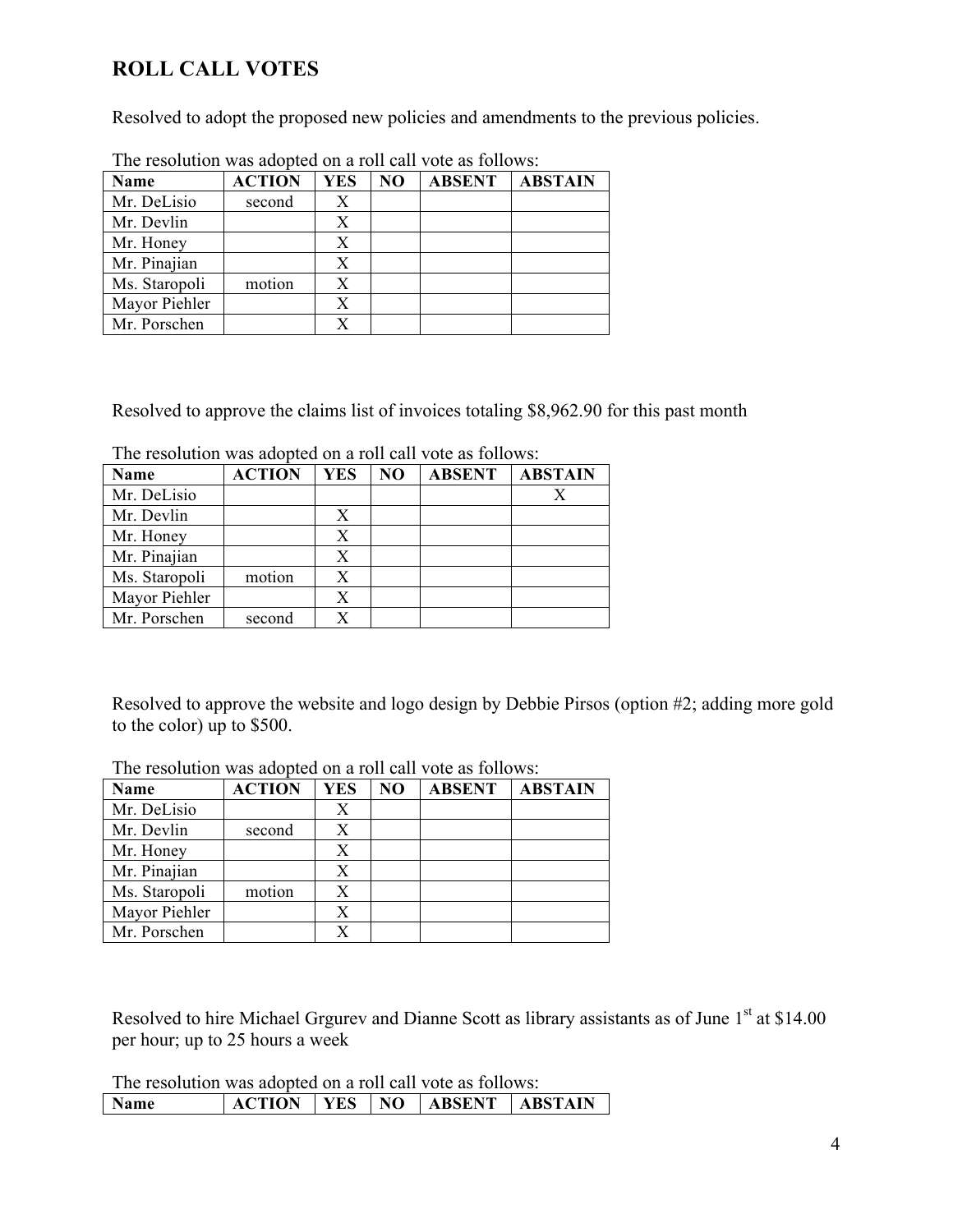| Mr. DeLisio   |        |  |  |
|---------------|--------|--|--|
| Mr. Devlin    |        |  |  |
| Mr. Honey     |        |  |  |
| Mr. Pinajian  | second |  |  |
| Ms. Staropoli | motion |  |  |
| Mayor Piehler |        |  |  |
| Mr. Porschen  |        |  |  |

Resolved to establish a petty cash fund for \$250.00, to come out of the library account

|               | THE TESORIAL RAS AGODIE ON A TON EAN TOIR AS TONO RU. |            |    |               |                |  |  |
|---------------|-------------------------------------------------------|------------|----|---------------|----------------|--|--|
| Name          | <b>ACTION</b>                                         | <b>YES</b> | NO | <b>ABSENT</b> | <b>ABSTAIN</b> |  |  |
| Mr. DeLisio   | motion                                                |            |    |               |                |  |  |
| Mr. Devlin    |                                                       |            |    |               |                |  |  |
| Mr. Honey     |                                                       |            |    |               |                |  |  |
| Mr. Pinajian  |                                                       |            |    |               |                |  |  |
| Ms. Staropoli |                                                       | X          |    |               |                |  |  |
| Mayor Piehler | second                                                |            |    |               |                |  |  |
| Mr. Porschen  |                                                       |            |    |               |                |  |  |

The resolution was adopted on a roll call vote as follows:

Resolved to establish a fine drawer in the library with \$50.00, to come out of the library account

| <b>Name</b>   | <b>ACTION</b> | <b>YES</b> | NO | <b>ABSENT</b> | <b>ABSTAIN</b> |
|---------------|---------------|------------|----|---------------|----------------|
|               |               |            |    |               |                |
| Mr. DeLisio   |               | Х          |    |               |                |
| Mr. Devlin    | second        | Х          |    |               |                |
| Mr. Honey     |               | X          |    |               |                |
| Mr. Pinajian  |               | X          |    |               |                |
| Ms. Staropoli |               | X          |    |               |                |
| Mayor Piehler |               | X          |    |               |                |
| Mr. Porschen  | motion        |            |    |               |                |

The resolution was adopted on a roll call vote as follows:

Resolved to hire Ed Kammer to clean the library at \$15.00 per hour, not to exceed 10 hours a week.

| Name          | <b>ACTION</b> | YES | NO | <b>ABSENT</b> | <b>ABSTAIN</b> |
|---------------|---------------|-----|----|---------------|----------------|
| Mr. DeLisio   |               |     |    |               |                |
| Mr. Devlin    |               |     |    |               |                |
| Mr. Honey     | second        |     |    |               |                |
| Mr. Pinajian  |               |     |    |               |                |
| Ms. Staropoli | motion        |     |    |               |                |

The resolution was adopted on a roll call vote as follows: